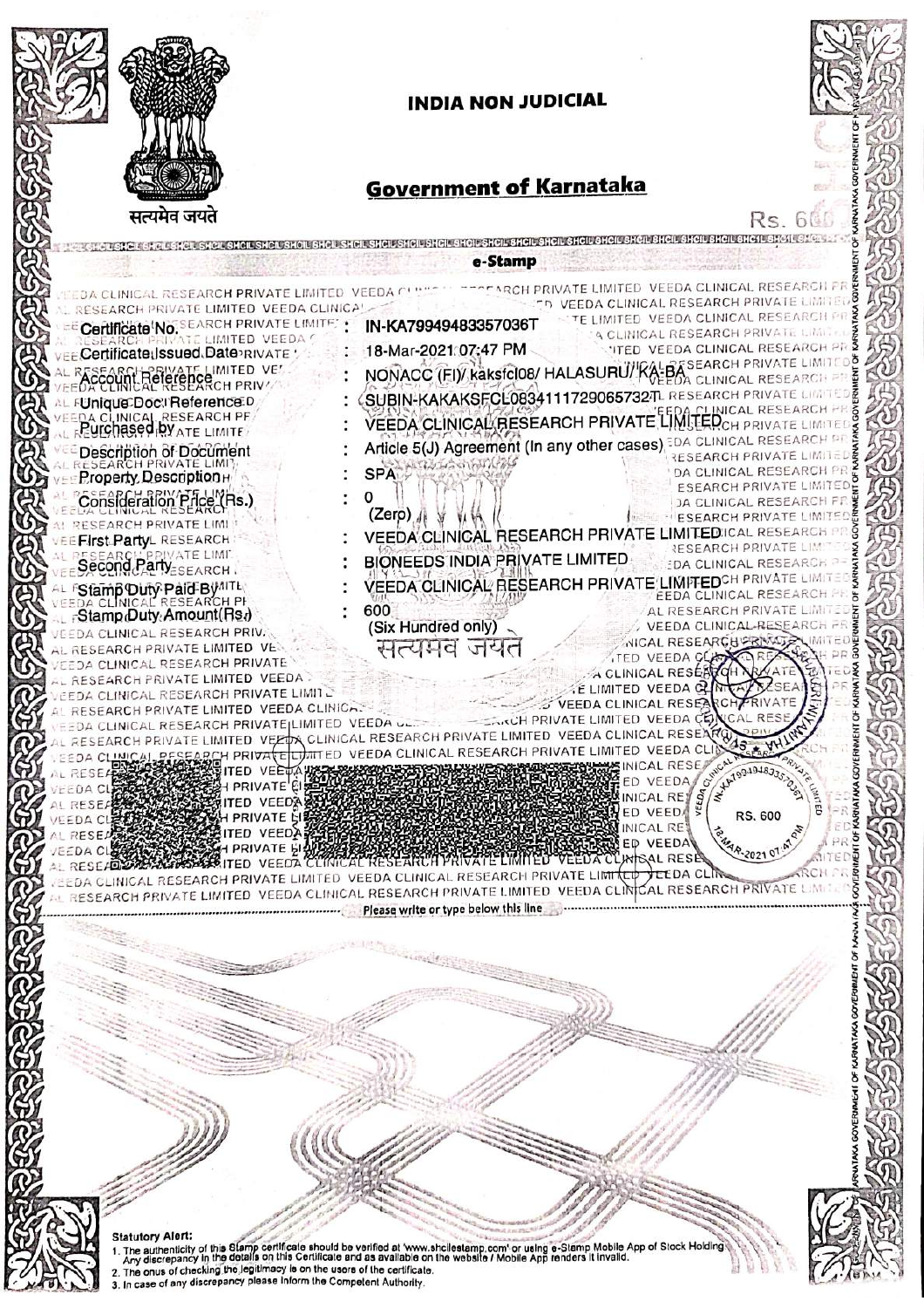## **18 MARCH 2021**

## **BIONEEDS INDIA PRIVATE LIMITED**

## **AND**

# **THE PROMOTERS**

**AND**

## **M/S CANBANK VENTURE CAPITAL FUND LIMITED (acting in its capacity as the Investment Manager and Trustee of Emerging India Growth Fund CVCF V)**

#### **AND**

## **VEEDA CLINICAL RESEARCH PRIVATE LIMITED**

**SHARE SALE AND PURCHASE AGREEMENT**

÷.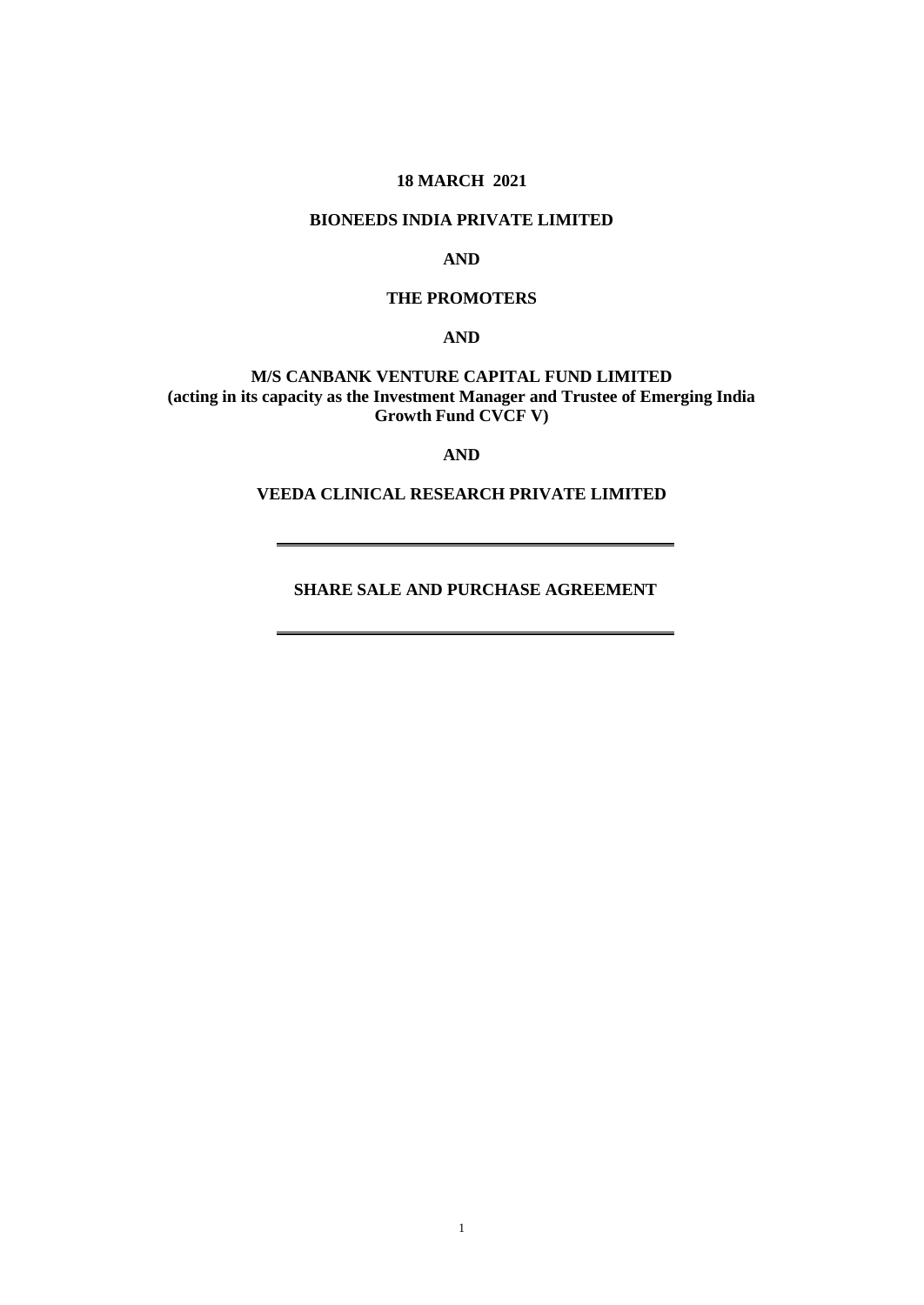#### **CONTENTS**

#### **CLAUSE PAGE** 1. 2.  $\overline{3}$ .  $\overline{4}$ .  $\overline{\mathbf{5}}$ 6.  $\overline{7}$  $\mathbf{8}$  $9<sub>1</sub>$ 10. 11.  $12.$  $13$  $14$ 15. 16.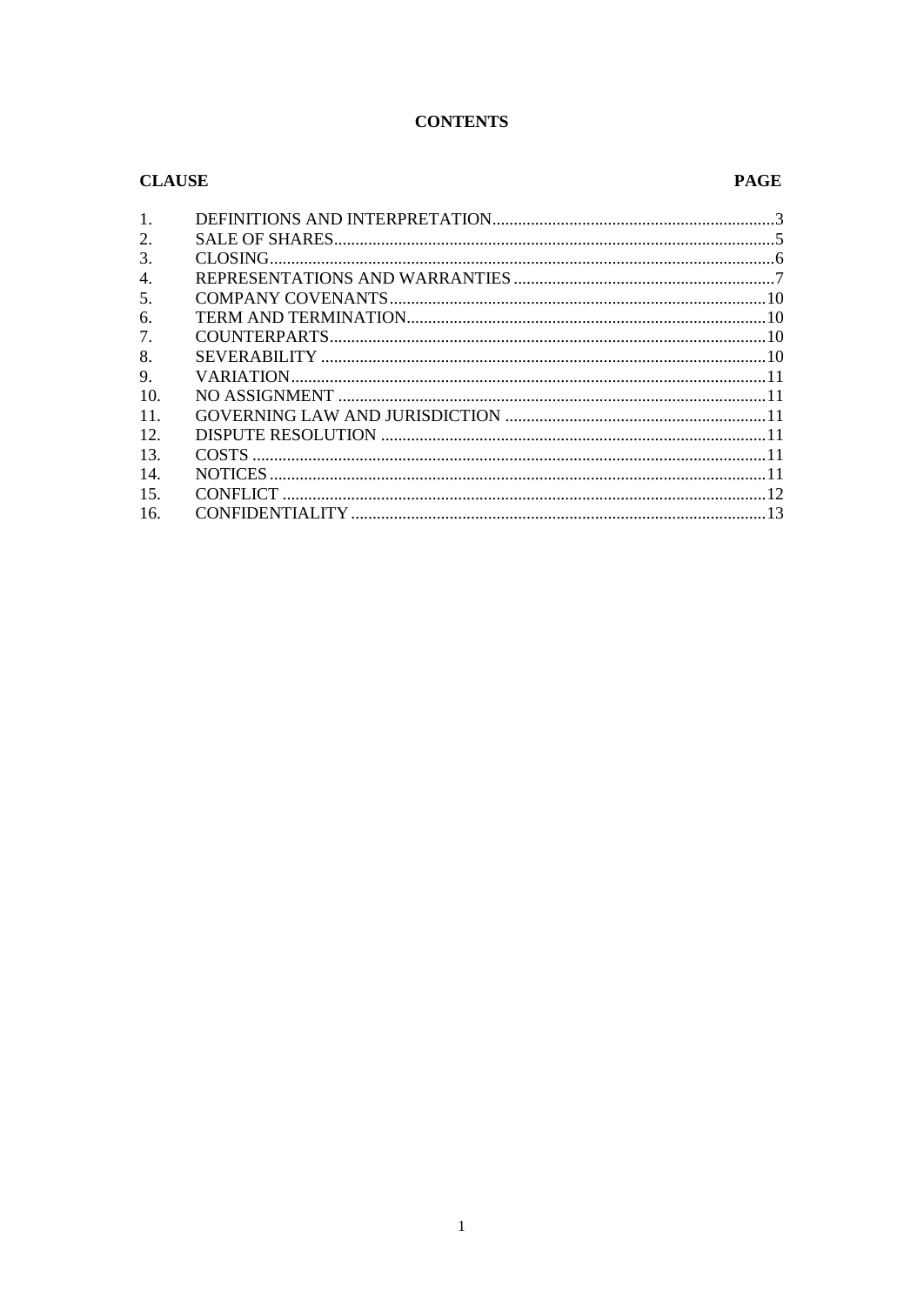**THIS AGREEMENT** is made on 18 March, 2021 (*Execution Date*) at Bengaluru

#### **AMONGST:**

**BIONEEDS INDIA PRIVATE LIMITED**, a company incorporated under the (Indian) Companies Act, 1956, having its registered office at Devarahosahalli Sompura Hobli Nelamangala Bangalore, Karnataka - 562111, India (hereinafter referred to as the *Company* which expression shall, unless repugnant to the context or meaning thereof, be deemed to include its administrators, liquidators, successors and permitted assigns) of the **FIRST PART**;

**M/S CANBANK VENTURE CAPITAL FUND LIMITED**, a limited liability company incorporated under the provisions of the Companies Act 1956, having its registered office at VI Floor, Naveen Complex, No. 14, M. G. Road, Bangalore 560 001 and acting in its capacity as the Investment Manager and Trustee of Emerging India Growth Fund (the Fifth Fund) of Canbank Venture Capital Fund; and represented herein by its Authorized Signatory and Managing Director, Mr. Mr.Sanjay Kumar (hereinafter referred to as *CVCFL* or *Seller*, which expression shall, unless repugnant to the context or meaning thereof, be deemed to mean and include Canbank Venture Capital Fund Limited in its status and as Trustee & Investment Manager of Emerging India Growth Fund (the Fifth Fund) of Canbank Venture Capital Fund and their respective successors in interest and permitted assigns) of the **SECOND PART**;

**THE PERSONS MENTIONED AT SCHEDULE 1** hereto, (hereinafter referred to as *Promoters*, which expression shall, unless it be repugnant to the context or meaning thereof, be deemed to include their heirs, executors, administrators, legal representatives, successors and permitted assigns) of the **THIRD PART**;

## **AND**

**VEEDA CLINICAL RESEARCH PRIVATE LIMITED**, a private limited company incorporated in India under the provisions of the Companies Act, 1956 and whose registered office is at Shivalik Plaza – A -, 2nd Floor Opp Ahmedabad Management Association Ambawadi Ahmedabad Gujarat – 380015, India (hereinafter referred to as the *Purchaser*, which expression shall, unless it be repugnant to the context or meaning thereof, be deemed to mean and include its successors and permitted assigns) of the **FOURTH PART**.

The Seller, the Company, the Promoters and the Purchaser are hereinafter collectively referred to as the *Parties* and individually as a *Party*.

#### **WHEREAS:**

- (A) The Seller is the legal and beneficial owner of 21,42,883 (Twenty One lakh Forty Two Thousand Eight Hundred Eighty Three) Shares of the Company representing 30% (Thirty Percent) of the Company's share capital on a fully diluted basis;
- (B) The Seller has agreed to sell all shares owned by the Seller in the Company i.e. 21,42,883 (Twenty One lakh Forty Two Thousand Eight Hundred Eighty Three) Shares representing 30% (Thirty percent) of the Company's share capital (the *Sale Shares*) to the Purchaser for the Purchase Consideration (as defined below) and upon and subject to the terms set out in this Agreement;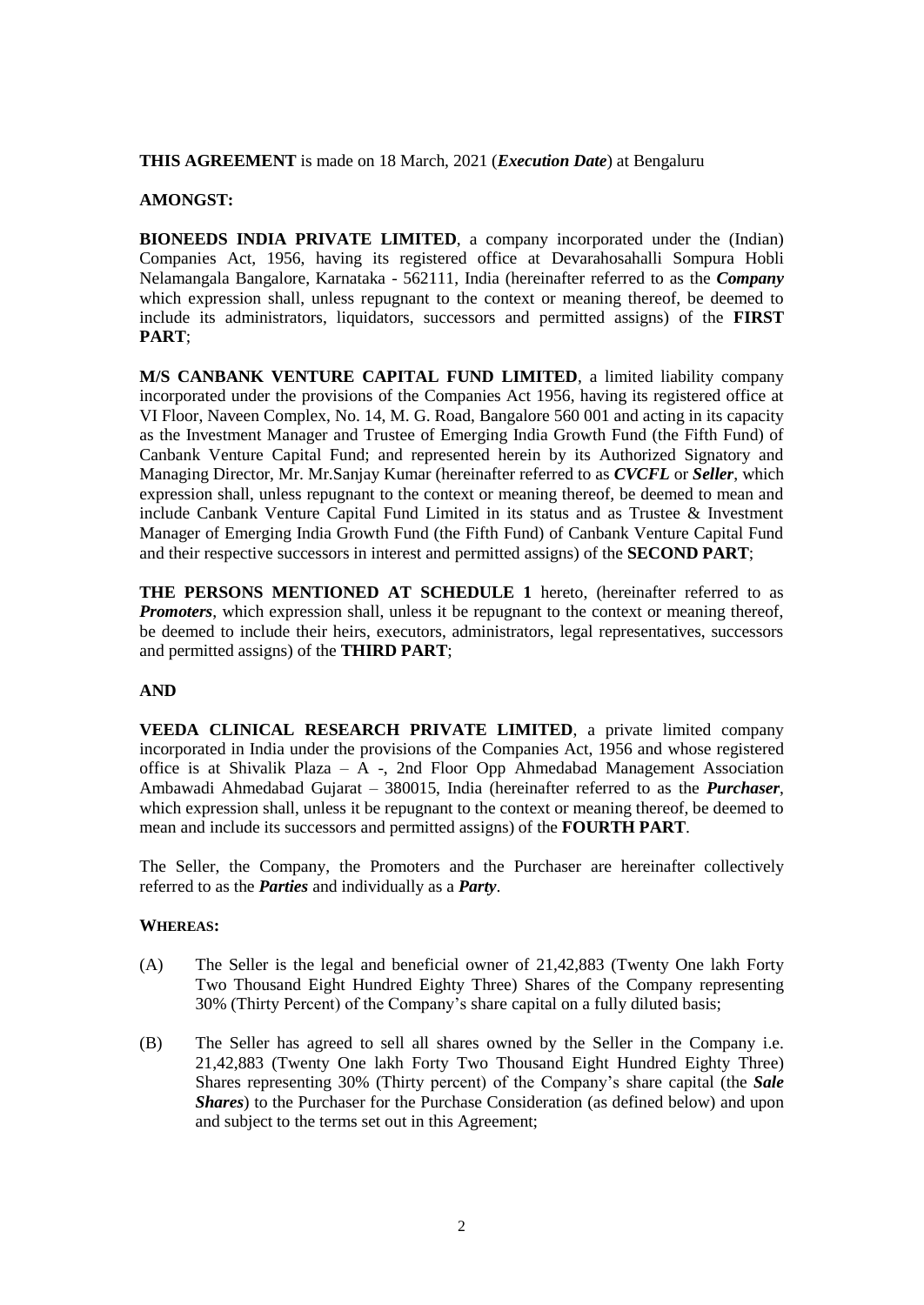- (C) The Seller hereby acknowledges that the Purchaser has agreed to purchase the Sale Shares *inter alia* relying on the representations and warranties provided by the Seller in this Agreement. It being clarified that the Seller will not have liability with respect to the representations and warranties or covenants provided/undertaken by the Company and the Promoters to the Purchaser under any document including this Agreement.
- (D) The Parties seek to enter into this Agreement to confirm and record the terms and conditions according to which the Purchaser will purchase the Sale Shares from the Seller and other terms and conditions relating thereto.

**IT IS AGREED** as follows:

#### **1. DEFINITIONS AND INTERPRETATION**

- 1.1 In this Agreement, unless otherwise specified, capitalised terms shall have the meaning specified below:
- (i) *Agreement* means this Agreement including all schedules hereto;
- (ii) *Business Day* means a day other than a Saturday or Sunday or public holiday in India on which banks are open in Mumbai, Ahmedabad and Bengaluru for general commercial business;
- (iii) *Closing* shall mean (a) completion of the sale and transfer of the Sale Shares by the Seller in favour of the Purchaser and receipt of the Purchase Consideration by the Seller; (b) receipt of the CVCFL Receivables by the Seller from the Company, and (c) the completion of all of the actions set out in Clause [3;](#page-7-0)
- (iv) *Closing Date* will have the meaning as set out in Claus[e 3.1](#page-7-1) of this Agreement;
- (v) *Company Bank Account* will mean the bank account of the Company, details of which are as follows:
	- Name of the Account : Bioneeds India Private Limited
	- Account number: 5141214000049
	- $\bullet$  IFSC: CNRB0005141
	- Account Bank: Canara Bank
- (vi) *CVCFL Receivables* shall mean an amount Rs. 34,32,90,690 (Rupees Thirty Four Crores Thirty Two Lakhs Ninety Thousand Six Hundred Ninety only) which is due and payable by the Company to the Seller and shall be paid in accordance with Claus[e 3.2.2](#page-7-2) of this Agreement;
- (vii) *CVCFL SSHA* shall mean and collectively refer to the share subscription cum shareholders agreement dated September 24, 2015 executed between the Company, Seller and the Promoters as further amended by the supplemental agreement dated October 16, 2018;
- (viii) *DP Slips* shall mean the duly signed irrevocable instruction slips issued by the Seller to the Seller's depository participant prescribed under the Securities and Exchange Board of India (Depositories and Participants) Regulations, 1996, for the purpose of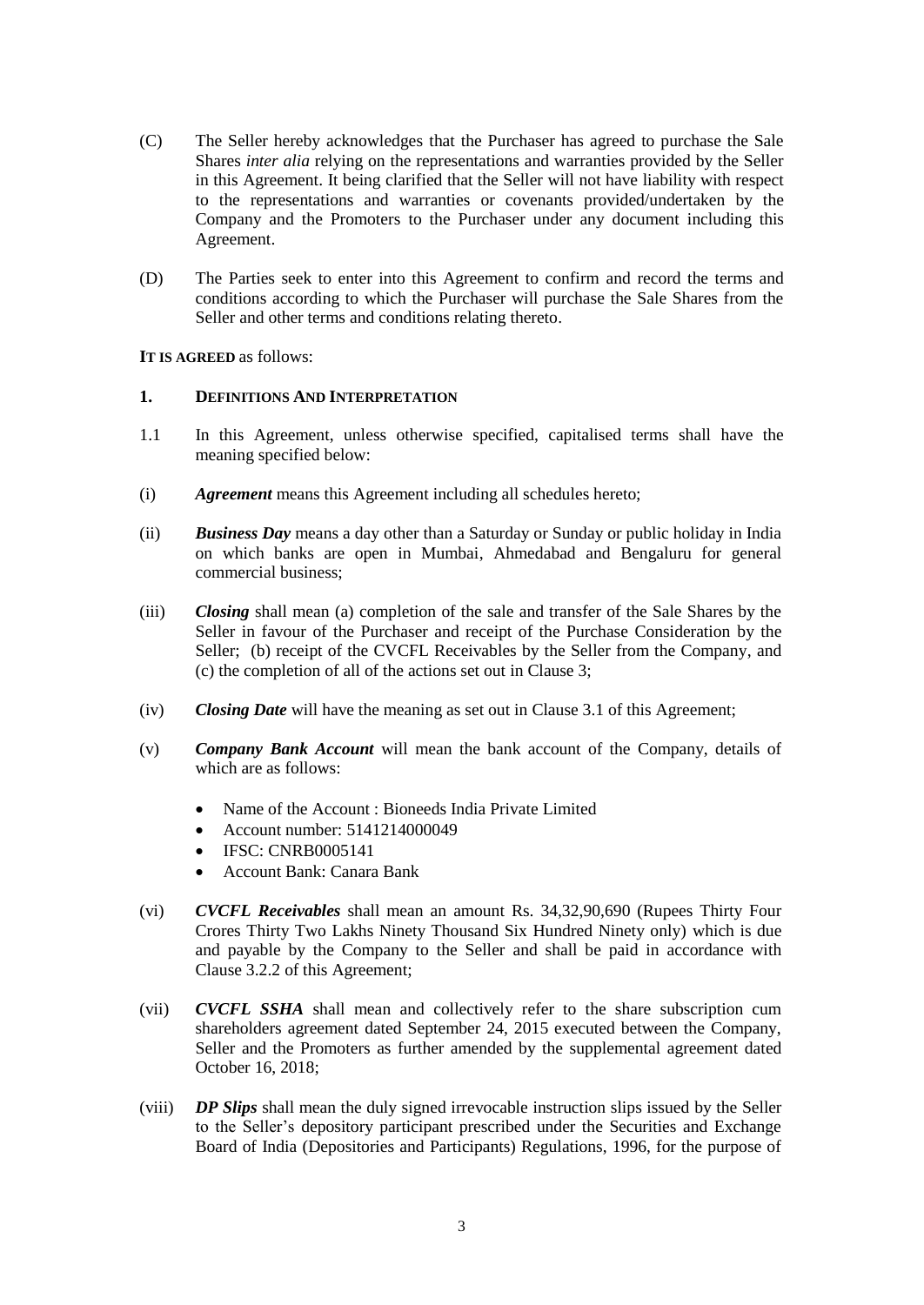transfer of the Sale Shares in favour of the Purchaser and endorsed in favour of the Purchaser, in a form acceptable to the Purchaser;

- (ix) *E&Y* means Ernst & Young LLP;
- (x) *Encumbrance* means any encumbrance including, without limitation, any claim, deed of trust, right of others, security interest, burden, title defect, title retention agreement, lease, covenant, debenture, mortgage, pledge, charge, hypothecation, lien, deposit by way of security, bill of sale, option interest, proxy, beneficial ownership (including usufruct and similar entitlements), *encroachment*, public right, easement, common right, way leave, any voting agreement, interest, option, right of first offer, first, last or other refusal right, or transfer restriction in favour of any Person, any adverse claim as to title, possession or use, any provisional or executional attachment and any other interest held by a third party or any agreement, arrangement or obligation to create any of the foregoing;
- (xi) *Execution Date* shall mean the date of execution of this Agreement by the Parties;
- (xii) *Governmental Authority* shall mean any governmental, judicial, legislative, executive, administrative or regulatory authority of any national, state or local government (including municipal governments), or any ministry, subdivision, agency, commission, office, court authority or instrumentality of such body, in any part of the world;
- (xiii) *IT Act* shall mean the Income Tax Act, 1961;
- (xiv) *Law* means all treaties, statutes, enactments, acts of legislature or parliament, laws, codes, ordinances, rules, by-laws, regulations, notifications, guidelines, policies, directions, directives and orders, decisions, decrees of any Governmental Authority, statutory authority, tribunal, board, court or recognised stock exchange;
- (xv) *Losses* means direct losses, damages, costs (including reasonable legal costs) and expenses (including taxation) in each case of any nature whatsoever but excludes any indirect or consequential losses. It is clarified that any dimunition in the value of the Sale Shares as a result of breach of the representations and warranties in this Agreement, shall be deemed to be a direct Loss;
- (xvi) *Parties* shall mean the Purchaser, Promoters, the Seller and the Company;

| <b>Bank details:</b>           |                                           |  |  |  |
|--------------------------------|-------------------------------------------|--|--|--|
| <b>Bank Name:</b>              | Axis Bank Ltd.                            |  |  |  |
| <b>Bank Account</b><br>Name:   | Veeda Clinical Research Pvt. Ltd.         |  |  |  |
| <b>Bank Account</b><br>Number: | 918030045725712                           |  |  |  |
| Account Type:                  | <b>Cash Credit</b>                        |  |  |  |
| <b>Branch Name:</b>            | S. G. Highway Branch,<br><b>Ahmedabad</b> |  |  |  |

(xvii) *Purchaser Bank Account* will mean as below: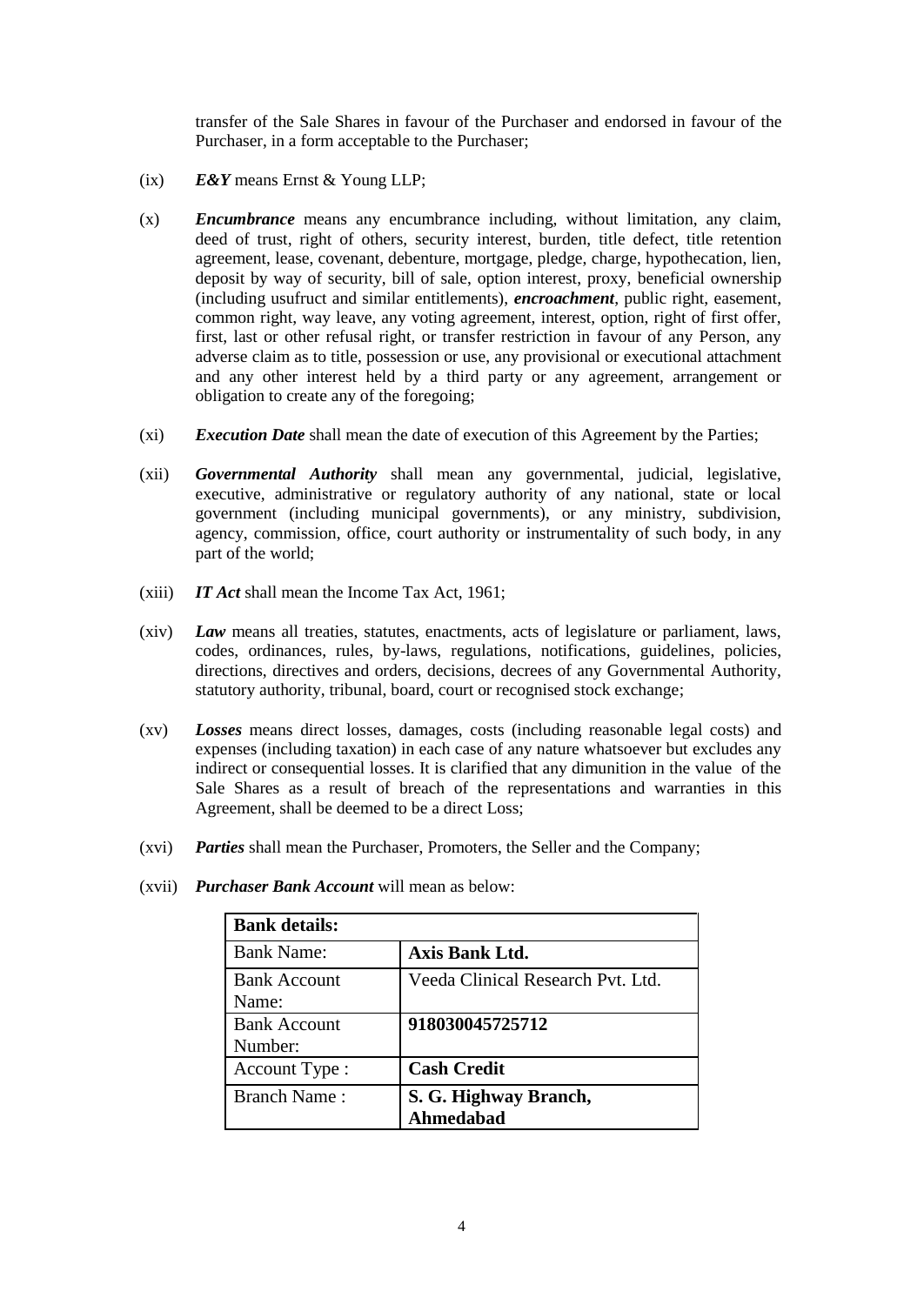| <b>Branch Address:</b> | 1, Ground Floor,<br>Balleshwar Avenue, Opp. Rajpath |  |
|------------------------|-----------------------------------------------------|--|
|                        | Club,                                               |  |
|                        | S. G. Highway, Ahmedabad 380 054.                   |  |
|                        | Gujarat, India.                                     |  |
| <b>IFSC/RTGS Code:</b> | <b>UTIB0000297</b>                                  |  |
| MICR                   | 380211006                                           |  |

- (xviii) *Purchase Consideration* shall mean an amount of Rs.36,67,11,568/- (Rupees Thirty Six Crore Sixty Seven Lakhs Eleven Thousand Five Hundred Sixty Eight Only) payable by the Purchaser to the Seller on the Closing Date as consideration for the purchase of the Sale Shares;
- (xix) *Purchaser Demat Account* shall mean as follows:

Client ID: 30301672 DP: AXIS BANK LIMITED DP ID: IN300484 First Holder Name: VEEDA CLINICAL RESEARCH PVT LTD Address: 2nd Floor Shivalik Plaza ANR, IIM Ambawadi, Ahmedabad Gujarat Bank Account No. 918030045725712 IFSC Code: UTIB0000297

- (xx) *Sale Shares* shall have the meaning ascribed to it in the Recitals;
- (xxi) *Schedule* means the schedule to this Agreement;
- (xxii) *Seller Bank Account* means the bank account of the Seller, details of which are as follows:
	- Name of the Account : **Canbank Venture Capital Fund Ltd. A/c Emerging India Growth Fund**
	- Account number: **0792201002098;**
	- IFSC: **CNRB0000792**;
	- Account Bank: **Canara Bank, Trinity Circle Branch, MG Road, Bangalore-1;**  and
- (xxiii) *Shares* means a share in the equity share capital of the Company.
- 1.2 The headings in this Agreement are for ease of reference only and do not affect its interpretation.
- 1.3 The Schedule to this Agreement shall take effect as if set out in this Agreement and references to this Agreement shall include the Schedule.

#### **2. SALE OF SHARES**

Subject to the terms and conditions of this Agreement, and in consideration of the payment of the Purchase Consideration, the Seller agrees to sell, and the Promoters undertake to ensure the sale of the Sale Shares and the Purchaser agrees to purchase the Sale Shares and pay the Seller, the Purchase Consideration.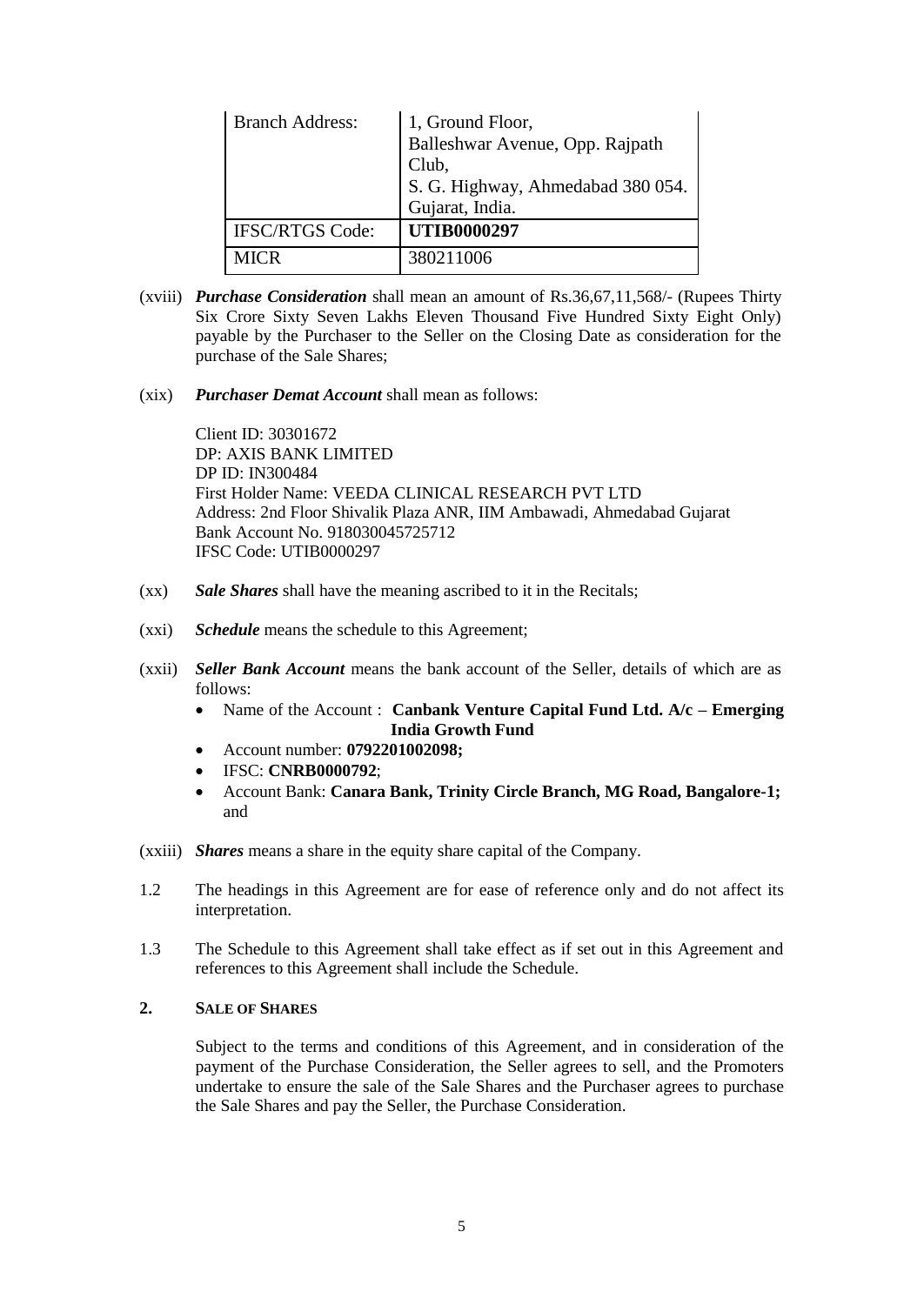## <span id="page-7-0"></span>**3. CLOSING**

Purchase of Sale Shares from the Seller

- <span id="page-7-1"></span>3.1 The sale and purchase of the Sale Shares shall be completed on a date mutually agreed between the Parties (*Closing Date*), provided that such date shall in any event be not later than 22 March 2021 (*Long Stop Date*).
- 3.2 On the Closing Date, the following events shall take place:
- <span id="page-7-3"></span>3.2.1 The Purchaser shall give instructions to its bankers to remit the Purchase Consideration to the Seller Bank Account, with proof of such instruction being provided to the Seller. The Seller Bank Account shall be a no-Encumbrance account and the Seller shall, prior to the execution of this Agreement, have provided irrevocable instructions to the bank of which the Seller Bank Account is held (*Bank*) (such instructions to be in form and substance satisfactory to the Purchaser) that the Purchase Consideration shall not be debited from the Seller Bank Account until the Purchaser has confirmed the receipt of the Sale Shares, upon which the "no-lien" shall be released from the Seller Bank Account. The Seller shall instruct the Bank to immediately release the "no-lien" simultaneously with the receipt of the Sale Shares by the Purchaser in the Purchaser Demat Account in a form and manner, and on the terms agreed between the Parties.
- <span id="page-7-2"></span>3.2.2 The Company will, and the Promoters will cause the Company to repay from the Company Bank Account, the CVCFL Recievables, by depositing the said amount to the Seller Bank Account. In this regard, the Company will provide to the Seller, standing irrevocable instructions issued by the Company to its bank, in a form acceptable to CVCFL. It being clarified that the Purchaser will not have liability with respect to payment of the CVCFL Receivables to the Seller in accordance with the terms of this Agreement.
- 3.2.3 At or before Closing, on fulfilment of the conditions mentioned in Clauses [3.2.1](#page-7-3) and [3.2.2](#page-7-2) above, the Seller shall, deliver to the Purchaser, (i) a copy of the DP Slips for transfer of the Sale Shares to the Purchaser; (ii) resignation letters from the directors on the board of directors of the Company which were appointed by the Seller, and cause the transfer of the Sale Shares to the Purchaser in the Purchaser Demat Account; and (iii) a certificate by the Seller to the effect that each of the Seller warranties as set out in this Agreement was true and accurate as on the Execution Date and remains true and correct as on the Closing Date.
- 3.3 The Company shall procure that the board of directors of the Company pass the following resolution:
	- (a) taking on record, the transfer of Sale Shares from the Seller to the Purchaser;
	- (b) taking on record, the resignation of the directors appointed by the Seller from the board of directors of the Company;
	- (c) taking on record, the appointment of the directors appointed by the Purchaser on the board of directors of the Company; and
	- (d) making the required entries to update the register of members of the Company and any other relevant registers to record the transfer of the Sale Shares from the Seller to the Purchaser.
- 3.4 The Company shall provide the Purchaser with certified copies of each of the board resolutions passed on the Closing Date and the updated registers.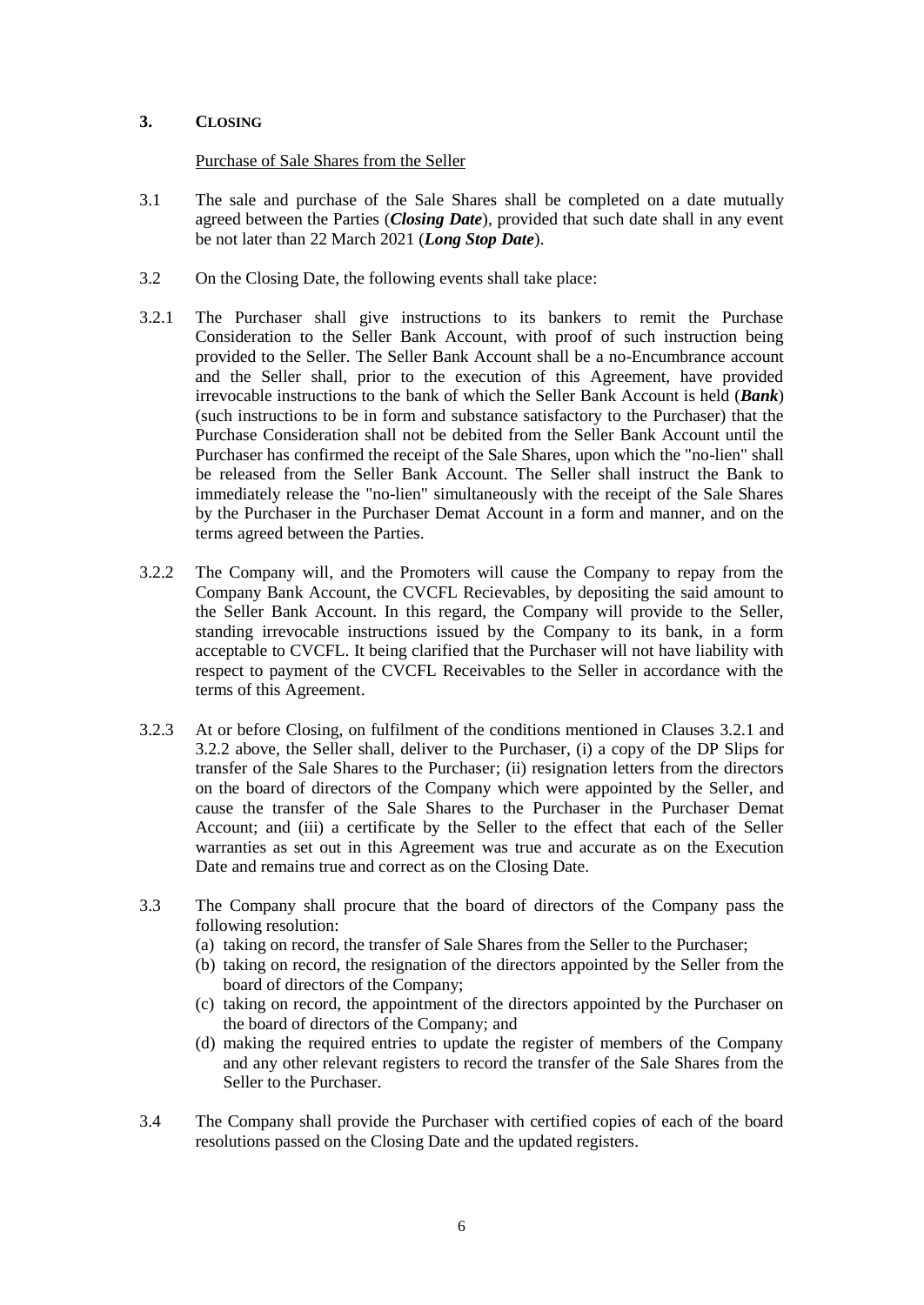3.5 All transactions contemplated under Clause [3](#page-7-0) are to be consummated at Closing Date shall be deemed to occur simultaneously and no such transaction shall be deemed to be consummated unless all such transactions are consummated. The Closing shall not occur unless all of the actions specified in Clause [3](#page-7-0) above, are complied with and are fully effective in accordance with the provisions of this Agreement.

## <span id="page-8-1"></span>**4. REPRESENTATIONS AND WARRANTIES**

- 4.1 Each of the Parties represents and warrants to the other that on the Execution Date and the Closing Date:
	- (a) It has the full legal authority and capacity to enter into this Agreement;
	- (b) This Agreement has been duly executed and delivered by such Party, and constitutes legal, valid and binding obligations of such Party, enforceable against it in accordance with the terms of this Agreement;
	- (c) It has power to execute, deliver and perform its obligations under this Agreement and all necessary corporate, shareholder and other action has been taken to authorize such execution, delivery and performance;
	- (d) Such Party is not bankrupt or insolvent and no application has been filed in respect of insolvency in respect of such Party. No receiver or an administrative receiver of such Party has been appointed and no proceedings have been filed or steps have been taken against such Party under which such a Person might be appointed;
	- (e) The execution, delivery and performance of its obligations under this Agreement by such Party does not and will not:
		- (i) Contravene or conflict with any of the provisions of its constitutional documents, bye-laws or memorandum or articles of association, as the case may be;
		- (ii) contravene any Law, regulation or order of any government, regulatory or other official body or agency or any judgment or decree of any court having jurisdiction over it; or
		- (iii) conflict with or result in any breach or default under any agreement, instrument, regulation, licence or authorization binding upon it or any of its assets.
- <span id="page-8-0"></span>4.2 The Company and the Promoters hereby agree to jointly and severally indemnify, defend and hold harmless, the Purchaser, its officers and directors (*Purchaser Indemnitees*), from and against any and all losses suffered or incurred by the Purchaser a consequence of breach of any of the warranties or covenants by the Company and/or the Promoters under this Agreement.

The term "*losses*" for the purposes of this Clause [4.2](#page-8-0) shall mean all losses, claims, demands, liabilities, obligations, fines, costs (including costs and expenses incurred in respect of an indemnity claim), and damages (whether or not resulting from third party claims or otherwise), including interest and penalties with respect thereto and out-of-pocket expenses, including reasonable attorneys' and accountants' fees and disbursements and shall include any diminution in the value of the securities held by the Purchaser in the Company.

4.3 The Seller represents and warrants to the Purchaser as of the Execution Date and the Closing Date that: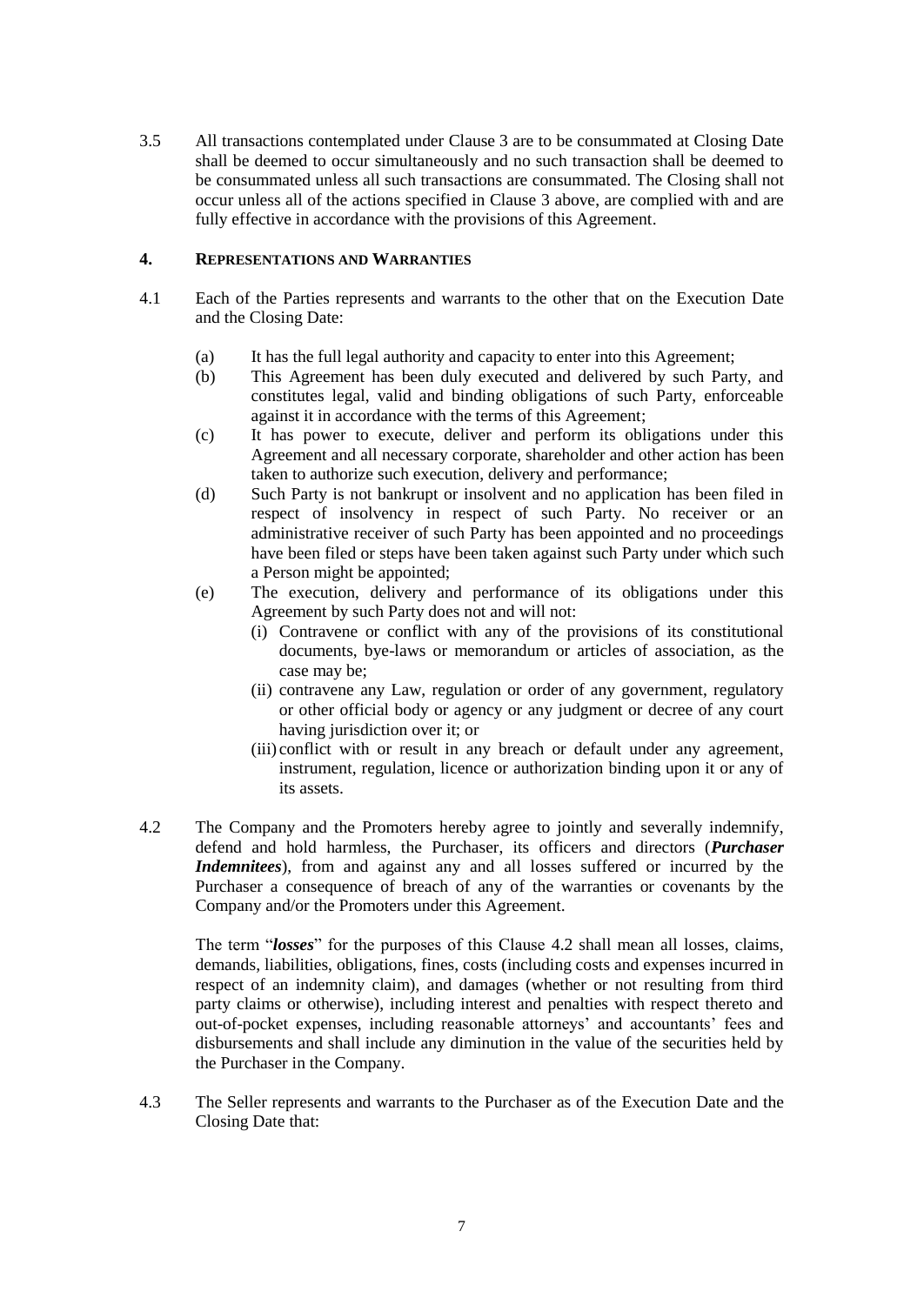- (a) The Seller holds the whole of the right, title and interest in the Sale Shares, free from all claims, liens and Encumbrances.
- (b) The Seller has not received notice of any action or investigation or other proceedings of any nature whatsoever, by any Governmental Authority or any other Person pending, or threatened, against the Seller, which would restrain, prohibit or otherwise challenge the transactions contemplated by this Agreement.
- (c) The Sale Shares presently registered in the names of the Seller are fully paidup and legally and beneficially owned by them, free and clear of any Encumbrance, and there is no option, right to acquire, mortgage, charge, pledge, lien or other form of security or Encumbrance on, over or affecting these Sale Shares or any of them or any contract or commitment to give or create any of the foregoing in respect of these Sale Shares, and the Seller has not received notice of any claim by any Person to be entitled to any of the foregoing in respect of these Sale Shares. The Seller is the absolute legal and beneficial owner of the Sale Shares, and has clear and marketable title to such Sale Shares free and clear of all Encumbrances.
- (d) Upon consummation of the transactions contemplated by this Agreement, the Seller will transfer to the Purchaser, good, valid and marketable title to the Sale Shares held by it, free and clear of all liens, claims and Encumbrances.
- (e) The Seller is entitled to transfer the whole of the right, title and interest in the Sale Shares to the Purchaser in accordance with the terms hereof and no other person has any right whatsoever in respect of the Sale Shares.
- (f) No consents, approvals, waivers or permits from the Governmental Authorities are required by any Seller for the execution, delivery and performance of this Agreement.
- (g) No withholding Taxes are, or will be, due from the Seller with respect to the transfer of the Sale Shares contemplated by this Agreement.
- (h) The payments to be made to the Seller in accordance with the terms of this Agreement are not subject to any tax deduction at source or tax collection as source in accordance with the provisions of applicable law including the IT Act.
- (i) There are no pending, subsisting and/or threatened (in writing) proceedings in relation to taxes, as referred to in Section 281 of the IT Act, and there are no pending or outstanding or threatened (in writing) suits or proceedings or outstanding tax demands or written notices against the Seller which, in each case, may render the sale of any of the Sale Shares void and/ or adversely affect the sale and transfer of Sale Shares under Section 281 of the IT Act. All information and other materials provided by the Seller and any factual matters or certifications provided by the Seller and relied upon by the tax advisor/ chartered accountant in preparing the opinion/ certificate dated 18 March 2021 are true, complete and accurate.
- (j) As on the Execution Date or on the Closing Date there are no orders or Laws restraining, enjoining or otherwise making illegal or prohibiting the Seller from selling the Sale Shares. There are no Governmental Authority or any other Person that has instituted in writing (and received by the Seller) any action or investigation to restrain, prohibit or otherwise challenge the sale of any of the Sale Shares by the Seller to the Purchaser and no adverse directions (interim or final) have been passed therein.

It is clarified that for the purposes of this Clause [4,](#page-8-1) the beneficial interest held by Emerging India Growth Fund (the Fifth Fund) of Canbank Venture Capital Fund in the Sale Shares will not be treated as an Encumbrance on the Sale Shares.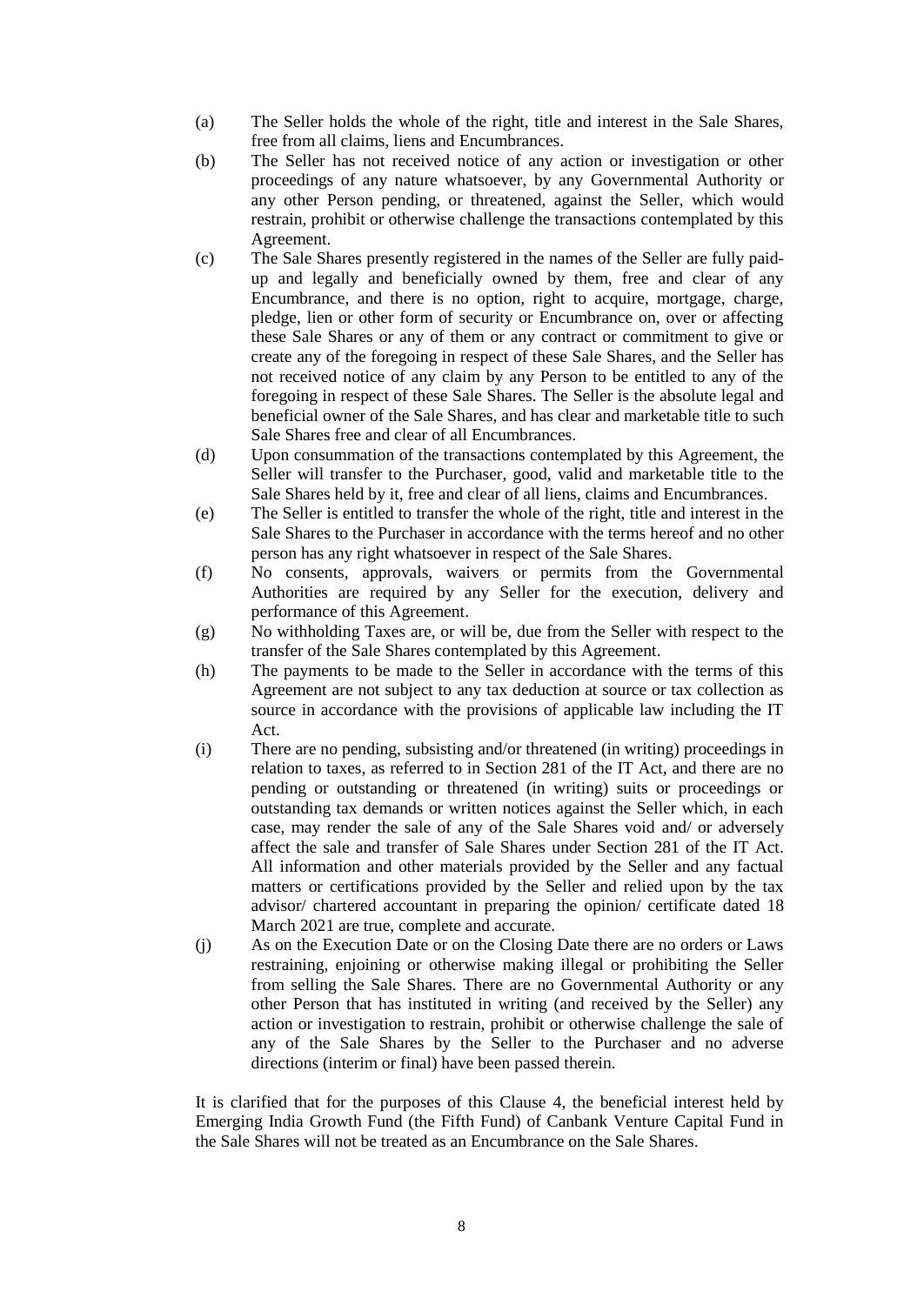- 4.4 *Indemnification* The Seller agrees to severally indemnify, defend and hold harmless, the Purchaser Indemnitees, from and against any and all Losses suffered a consequence of breach of any of the warranties or covenants by the Seller under this Agreement.
- 4.5 If the Seller has a liability arising under any of its obligations under this Agreement to indemnify the Purchaser Indemnitees pursuant to Clause [4,](#page-8-1) any amounts due in satisfaction of that liability shall be paid in full without deduction or retention (except as required by Law or as otherwise expressly permitted under this Agreement).
- 4.6 The Parties agree that in the event of a breach of any of the covenants herein, in addition to any remedies at Law, the aggrieved Party, without posting any bond, shall be entitled to seek equitable relief in the form of specific performance, temporary restraining order, temporary or permanent injunction or any other equitable remedy which may then be available.
- 4.7 If the Purchaser becomes aware of any written claim for any Loss by a third party (a *Third Party Claim*) after Closing Date, solely in relation to the transfer of Sale Shares under this Agreement, the Purchaser shall as soon as reasonably practicable (but not later than 15 (Fifteen) Business Days from receipt of the Third Party Claim), give notice of the Third Party Claim, to the Seller and the Company and shall ensure that the Seller is given all reasonable faciltities in the Company to investigate the Third Party Claim. The Seller will indemnify the Purchaser Indemnitees in respect of any Losses suffered from such Third Party Claim.
- 4.8 The Purchaser shall not be entitled to settle, compromise, or resist any Third-Party Claim without prior consent of the Seller. Provided that, notwithstanding any stated elsewhere in this Agreement, in the event that (i) the Seller chooses not to control the proceedings, or (ii) there is any criminal or regulatory allegation on the Company or the Purchaser, the Purchaser shall have the right to control all proceedings in relation to such Third Party Claim including to settle, such Third Party Claim, at its sole discretion.
- 4.9 Each of the Purchaser and the Seller:
	- (a) acknowledge that in agreeing to enter into this Agreement, it has relied on representation, warranty or other assurance expressly provided under this Agreement and has not relied on any other implied representation, warranty or other assurance made by or on behalf of any other Party before entering into of this Agreement;
	- (b) waive all rights and remedies which, might otherwise be available to it in respect of any representation, warranty or other assurance, which is not expressly covered herein; and
	- (c) acknowledge and agree that no implied representation, warranty or other assurance may form the basis of, or be pleaded in connection with, any claim made by it under or in connection with this Agreement.
- 4.10 It is clarified that for the purposes of this Clause [4,](#page-8-1) the Purchaser shall not be entitled to recover any payment from the Seller more than once in respect of the same cause of action.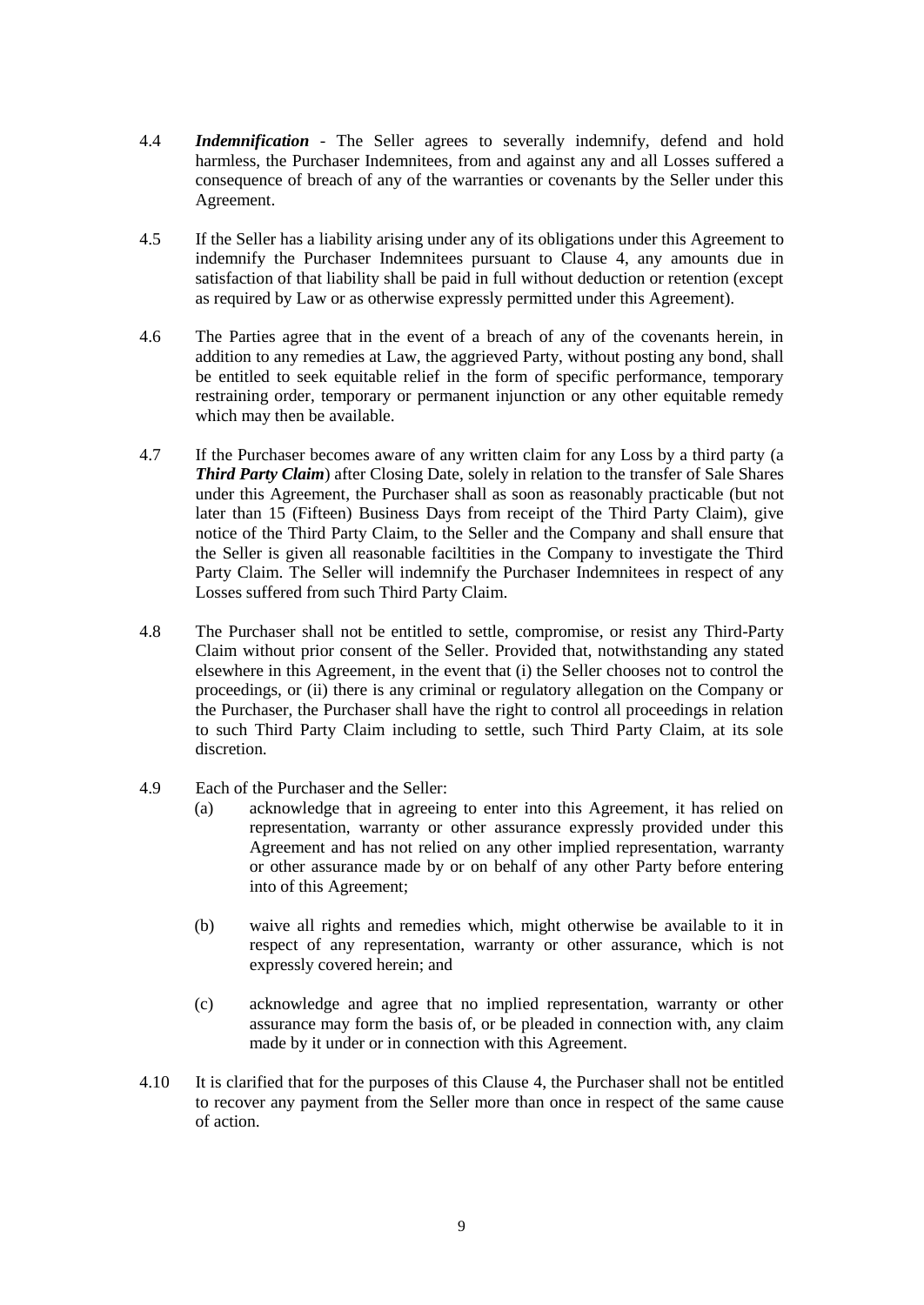## **5. COMPANY COVENANTS**

- 5.1 The Company and the Promoters acknowledge that the CVCFL Recievables are due and payable to the Seller, which amount will be paid on the Closing Date by the Company.
- 5.2 The Company hereby agrees to indemnify the nominee director of Seller to the fullest extent permitted by law from and against any or all liabilities, damages, actions, suits, proceedings, claims, costs, charges and expenses suffered or incurred by or brought or made against the director (including any liability to account to the Company, its subsidiaries or any other Person) as a result of any act matter or thing done or omitted to be done by him in the course of his being a director of the Company or any of its subsidiaries provided such claim does not arise primarily on account of any fraudulent action of such director.

## **6. TERM AND TERMINATION**

- 6.1 This Agreement shall become effective upon the execution by the Parties to this Agreement.
- <span id="page-11-0"></span>6.2 This Agreement may be terminated:
	- (a) by the mutual written agreement of the Parties, at any time;
	- (b) by the Purchaser if any event occurs which would constitute a material breach of any of the Seller warranties;
	- (c) by either Party, if Closing is not consummated by the Long Stop Date; and
	- (d) by the Purchaser or Seller at any time prior to the Closing, in the event that any applicable Law becomes effective restraining, enjoining or otherwise prohibiting or making illegal the consummation of the transactions contemplated hereunder.

If any of the Parties terminate this Agreement under Clause [6.2,](#page-11-0) none of the Parties will have any claim of any nature against the other under this Agreement.

# **7. COUNTERPARTS**

This Agreement may be entered into in any number of counterparts and by the Parties to it on separate counterparts, each of which is an original, but all of which together constitute one and the same instrument.

#### **8. SEVERABILITY**

If any provision of this Agreement is held to be invalid or unenforceable, then such provision shall (so far as it is invalid or unenforceable) be given no effect and shall be deemed not to be included in this Agreement but without invalidating any of the remaining provisions of this Agreement. The Parties shall then use all reasonable endeavours to replace the invalid or unenforceable provision by a valid and enforceable substitute provision the effect of which is as close as possible to the intended effect of the invalid or unenforceable provision.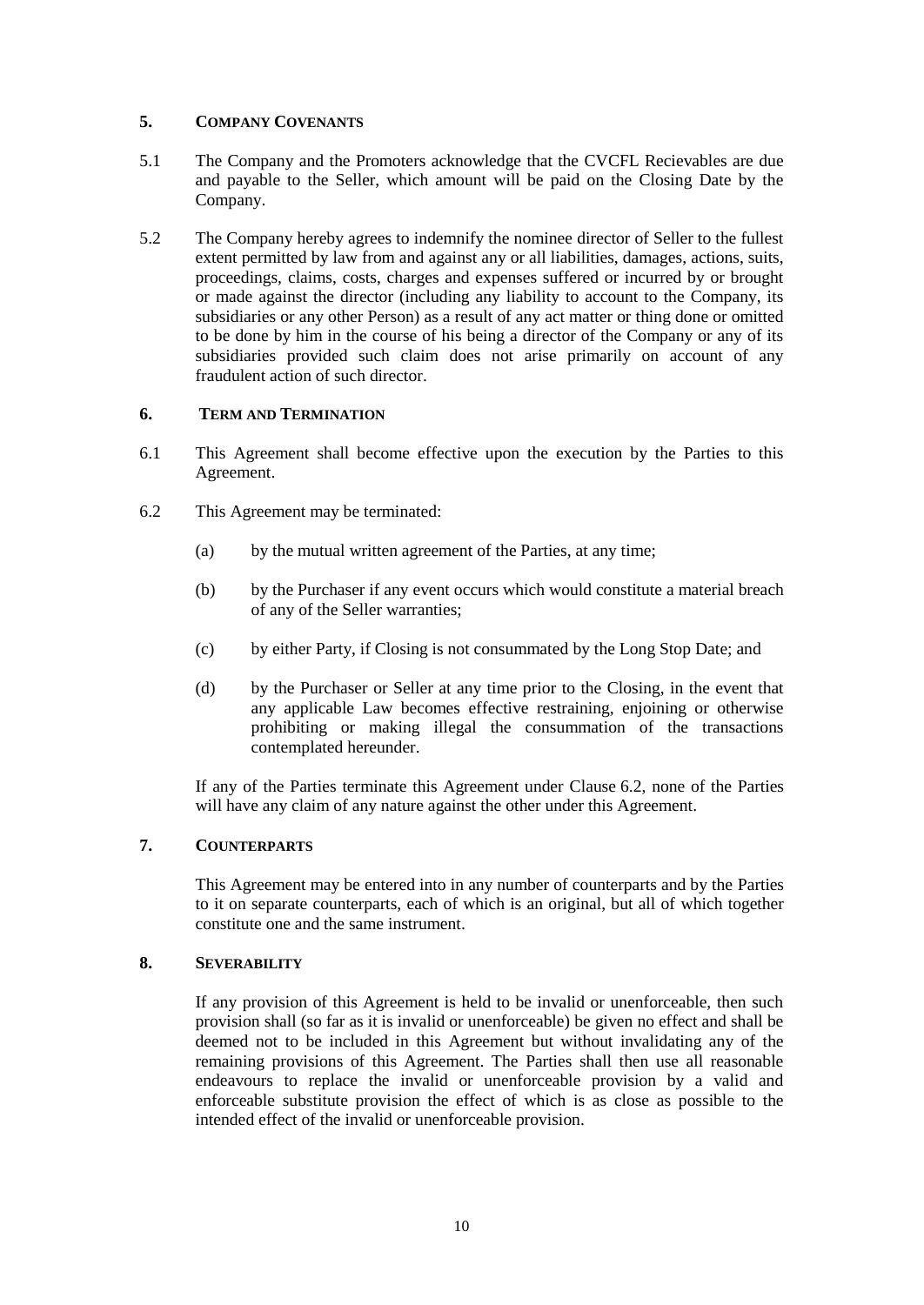## **9. VARIATION**

No variation of this Agreement (or of any of the documents referred to in this Agreement) shall be valid unless it is in writing and signed by or on behalf of each of the Parties to it. The expression "variation" shall include any variation, supplement, deletion or replacement however effected.

## 10. NO ASSIGNMENT

No Party may assign or transfer its rights under this Agreement in any form whatsoever, without the prior consent of the other Parties.

#### **11. GOVERNING LAW AND JURISDICTION**

This Agreement and the relationship between the Parties shall be governed by, and interpreted in accordance with, the laws of India. Subject to the provisions of Clause [12](#page-12-0) below, the courts at Bengaluru, India shall have exclusive jurisdiction in relation to the enforcement of any awards provided for under Clause [12](#page-12-0) below and in relation to any interim orders arising out of this Agreement.

## <span id="page-12-0"></span>**12. DISPUTE RESOLUTION**

- 12.1 In the event of any dispute, controversy or claim arising out of, relating to, or in connection with this Agreement, or the breach, termination or validity hereof, the Parties shall endeavour to resolve the same through mutual discussion. In the event that such disputes and differences cannot be resolved within 30 (Thirty) days from the date on which the discussions began, the dispute shall be finally settled exclusively by arbitration. The arbitration shall be conducted in accordance with the Arbitration and Conciliation Act, 1996 in effect at the time of the arbitration, except as they may be modified by mutual agreement of the Parties read with the Arbitration Centre - Karnataka (Domestic and International), Rules 2012. The seat of the arbitration shall be Bengaluru. The arbitration shall be conducted in the English language.
- 12.2 The arbitration shall be conducted by three arbitrators. The Seller and the Purchaser shall appoint one arbitrator each, and the two arbitrators appointed by the parties shall, within 30 (thirty) days of the appointment of the second arbitrator, agree upon a third arbitrator who shall act as the presiding arbitrator. If the third arbitrator has not been agreed within this time period, the third arbitrator shall be appointed in accordance with the Arbitration and Conciliation Act, 1996.

#### **13. COSTS**

- 13.1 Subject to Clause [13.2](#page-12-1) and except as otherwise provided in this Agreement, each Party shall be responsible for its own costs, charges and other expenses (including those of its Affiliates) incurred in connection with the transactions contemplated under this Agreement.
- <span id="page-12-1"></span>13.2 The Purchaser shall bear any stamp duty payable in respect of this Agreement and transfer of the Sale Shares.

#### **14. NOTICES**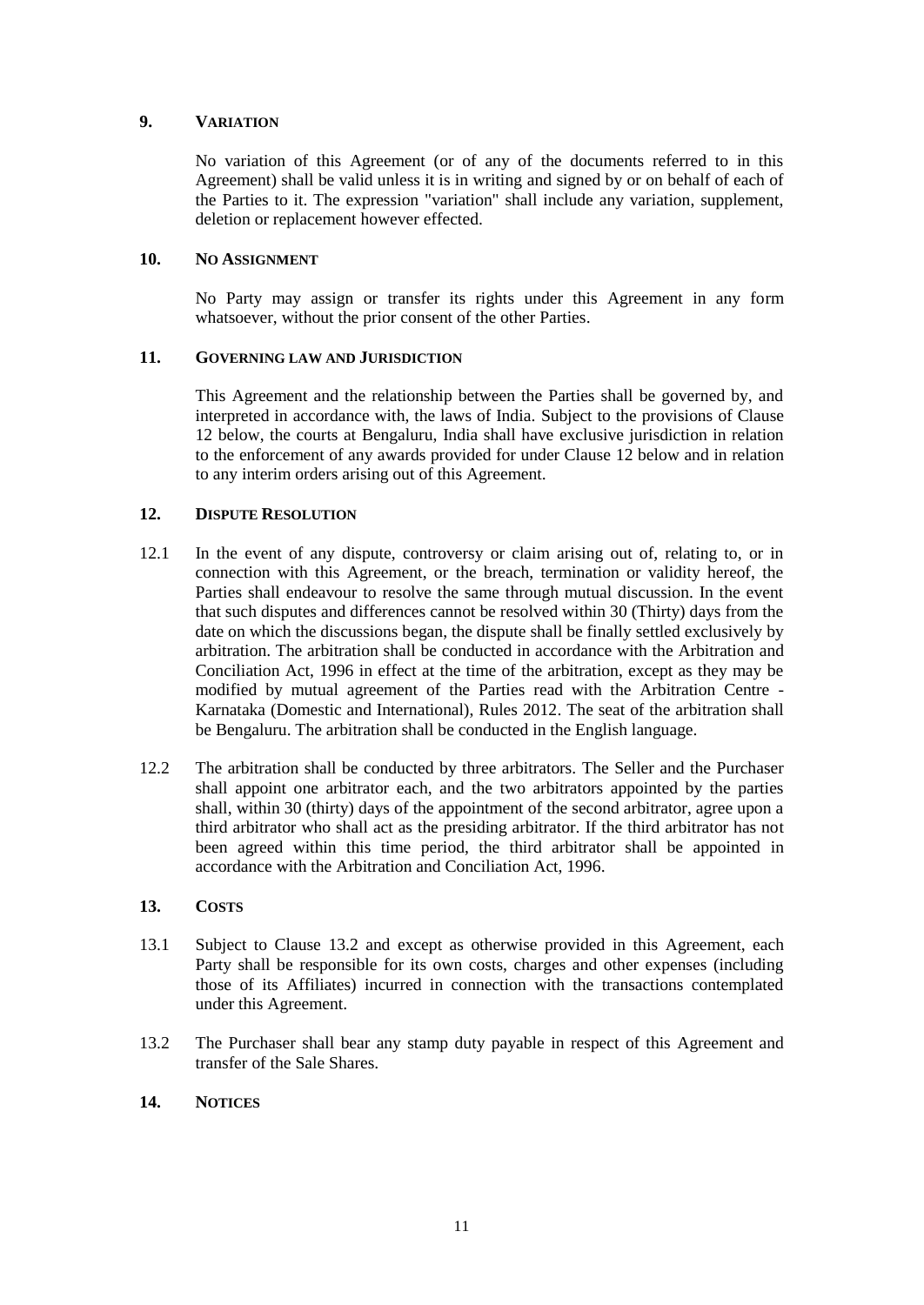- <span id="page-13-0"></span>14.1 Any notice in connection with this Agreement shall be in writing in English and delivered by hand, fax, registered post or courier using an internationally recognised courier company. A notice shall be effective upon receipt and shall be deemed to have been received (i) at the time of delivery, if delivered by hand, registered post or courier or (ii) at the time of transmission if delivered by fax provided that, in either case, where delivery occurs outside working hours, notice shall be deemed to have been received at the start of working hours on the next following Business Day.
- 14.2 The addresses and fax numbers of the parties for the purpose of Clause [14.1](#page-13-0) are:

| <b>Seller</b>         | Address:                                                        | Fax:                     |  |
|-----------------------|-----------------------------------------------------------------|--------------------------|--|
|                       | Canbank Venture Capital                                         |                          |  |
|                       | $6^{\text{th}}$<br>Fund Ltd.,<br>Floor,                         |                          |  |
|                       | Naveen Complex, No.14,                                          |                          |  |
|                       | M G Road, Bangalore-                                            |                          |  |
|                       | 560001.                                                         |                          |  |
|                       | Director,<br>Managing                                           | $\overline{\phantom{a}}$ |  |
| For the attention of: | Canbank Venture Capital                                         |                          |  |
|                       | Fund Ltd.                                                       |                          |  |
| <b>Purchaser</b>      | Address:                                                        | Fax:                     |  |
|                       | $2nd$ .<br>4 <sup>th</sup><br>3 <sup>rd</sup><br>$\&$<br>Floor, | +91 79 3001 3010         |  |
|                       | Nr.<br>Shivalik<br>Plaza-A,                                     |                          |  |
|                       | ATIRA,<br>I.I.M.<br>Road,                                       |                          |  |
|                       | Ahmedabad-380015,                                               |                          |  |
|                       | Gujarat INDIA                                                   |                          |  |
| For the attention of: | Tandon,<br>Mr.<br>Ajay                                          | $\overline{\phantom{a}}$ |  |
|                       | <b>Managing Director</b>                                        |                          |  |
|                       |                                                                 |                          |  |
| Company               | Address:                                                        | Fax:                     |  |
|                       | Devarahosahally,                                                | <b>NA</b>                |  |
|                       | Hobli<br>Sompura                                                |                          |  |
|                       | Nelamangala,<br>Taluk,                                          |                          |  |
|                       | Bengaluru,<br>Karnataka                                         |                          |  |
|                       | 562111                                                          |                          |  |
| For the attention of: | Dr. S.N. Vinaya<br>Babu,                                        | <b>NA</b>                |  |
|                       | <b>Managing Director</b>                                        |                          |  |
| <b>Promoters</b>      | Address:                                                        | Fax:                     |  |
|                       | Devarahosahally,                                                | <b>NA</b>                |  |
|                       | Hobli<br>Sompura                                                |                          |  |
|                       | Nelamangala,<br>Taluk,                                          |                          |  |
|                       | Bengaluru,<br>Karnataka                                         |                          |  |
| For the attention of: | 562111                                                          | <b>NA</b>                |  |
|                       | Dr. S.N. Vinaya Babu,                                           |                          |  |
|                       | <b>Managing Director</b>                                        |                          |  |

#### **15. CONFLICT**

15.1 If there is any conflict between the terms of this Agreement and any other agreement, this Agreement shall prevail unless (i) such other agreement expressly states that it overrides this Agreement in the relevant respect and (ii) the Seller and the Purchaser are either also parties to that other agreement or otherwise expressly agree in writing that such other agreement shall override this Agreement in that respect. It is clarified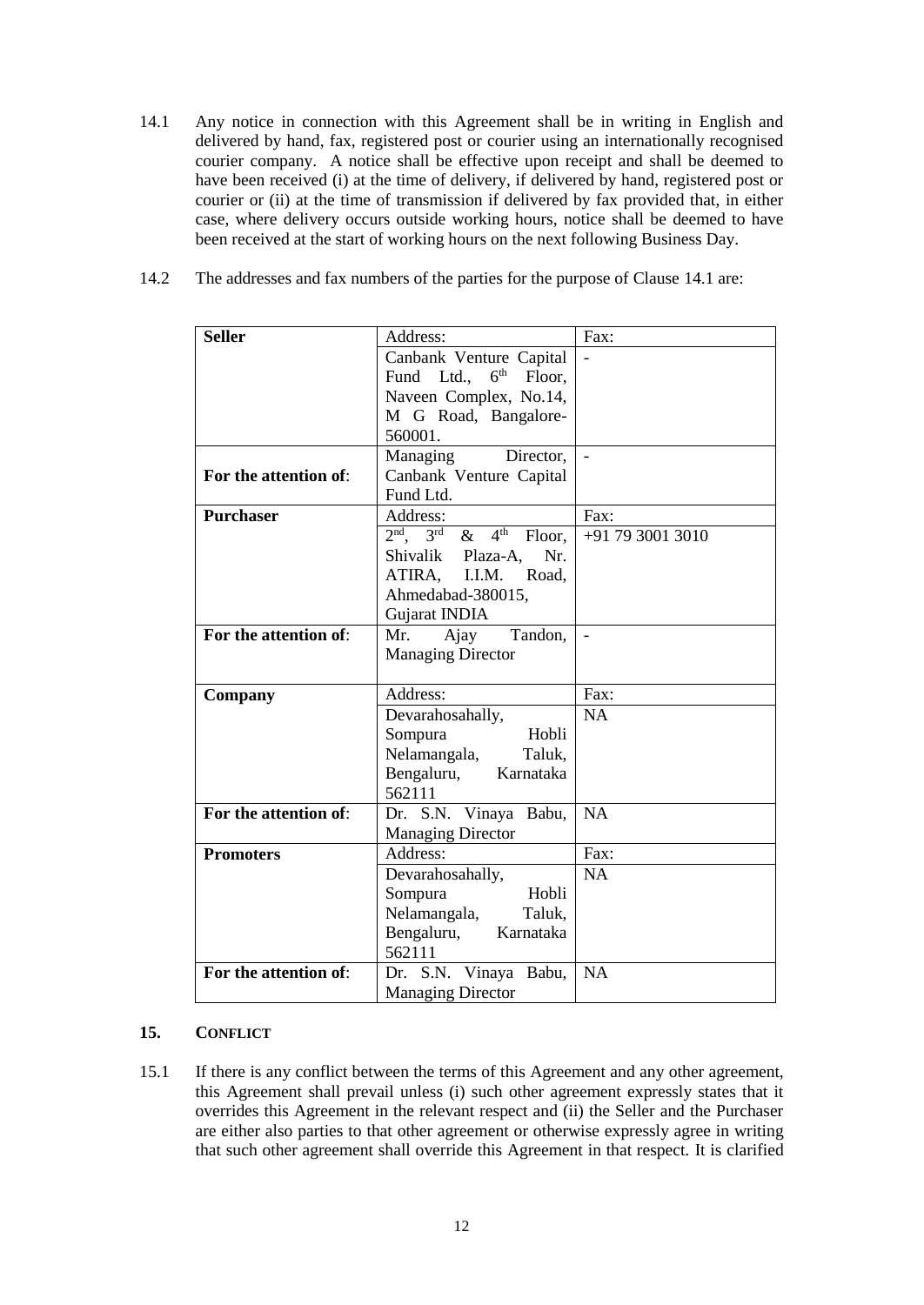that until the achievement of Closing on the Closing Date, the provisions of CVCFL SSHA will continue to be valid and subsisting.

## **16. CONFIDENTIALITY**

- 16.1 Each Party agrees and undertakes that that it shall not reveal and shall use its reasonable efforts to ensure that its directors, officers, managers, employees (including those on secondment), Affiliates, legal, financial and professional advisors and bankers (collectively, *Representatives*) to whom Confidential Information is made available, do not reveal, to any third party, any Confidential Information without the prior written consent of the concerned Party.
- 16.2 The term *Confidential Information*, as used in this Agreement, means any information concerning the organisation, business, intellectual property, technology, trade secrets, know-how, finance, transactions or affairs of the Company, including any information made available pursuant to provisions of this Agreement, including to a Purchaser nominees on the board of directors of the Company, and (b) any information provided by the Seller to the Purchaser concerning the organisation, business, finance, transactions or affairs of the Seller and / or its Affiliates.

[*space left balnk intentioanally*]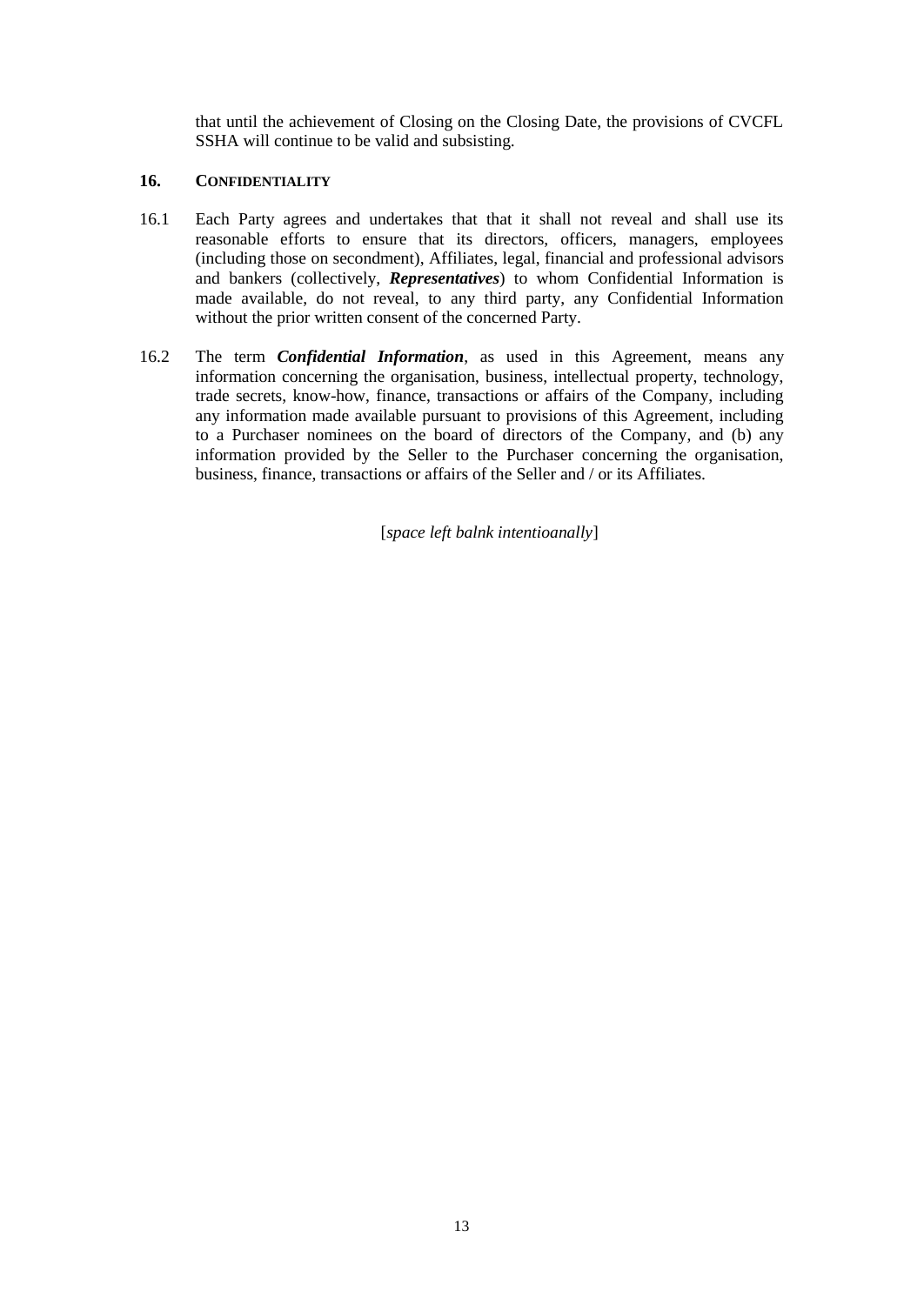## **SCHEDULE 1**

# **DETAILS OF PROMOTERS**

| Sl.<br>No. | <b>Name of the Promoter</b> | Percentage of<br>shareholding in the<br><b>Company</b> | <b>No. of Shares</b> |
|------------|-----------------------------|--------------------------------------------------------|----------------------|
|            | S.N. Vinay Babu             | 64.27249                                               | 45,90,909            |
|            | Kiran Kumar P               | 0.954545                                               | 68,182               |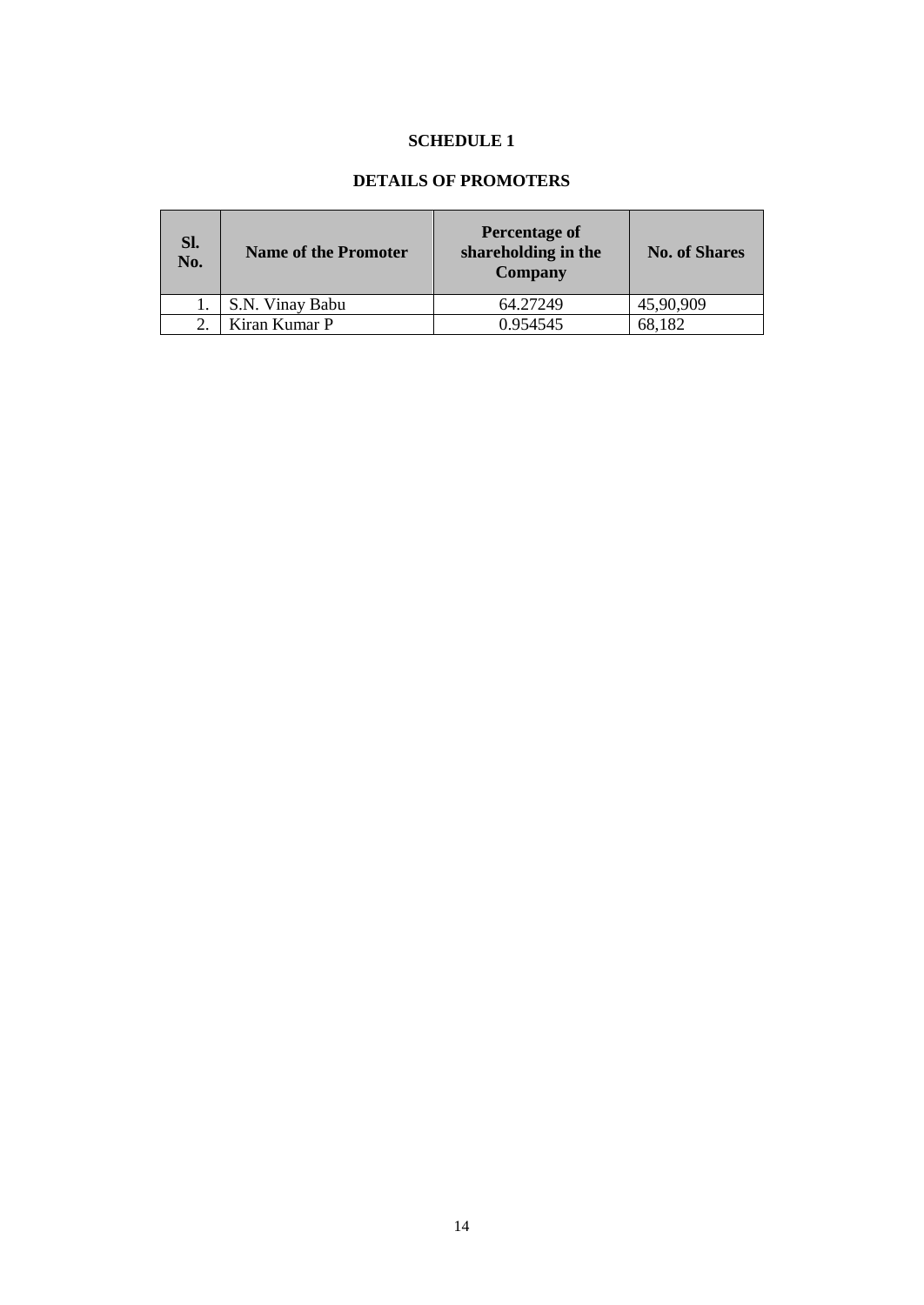**IN WITNESS WHEREOF**, this Agreement has been signed by and on behalf of the Parties on the day and year first before written.

## SIGNED by the **COMPANY**, **BIONEEDS INDIA PRIVATE LIMITED**

By: **Dr. S. N. Vinaya Babu**

#### Title: **Managing Director**

In the presence of: **Prasanna Bhat**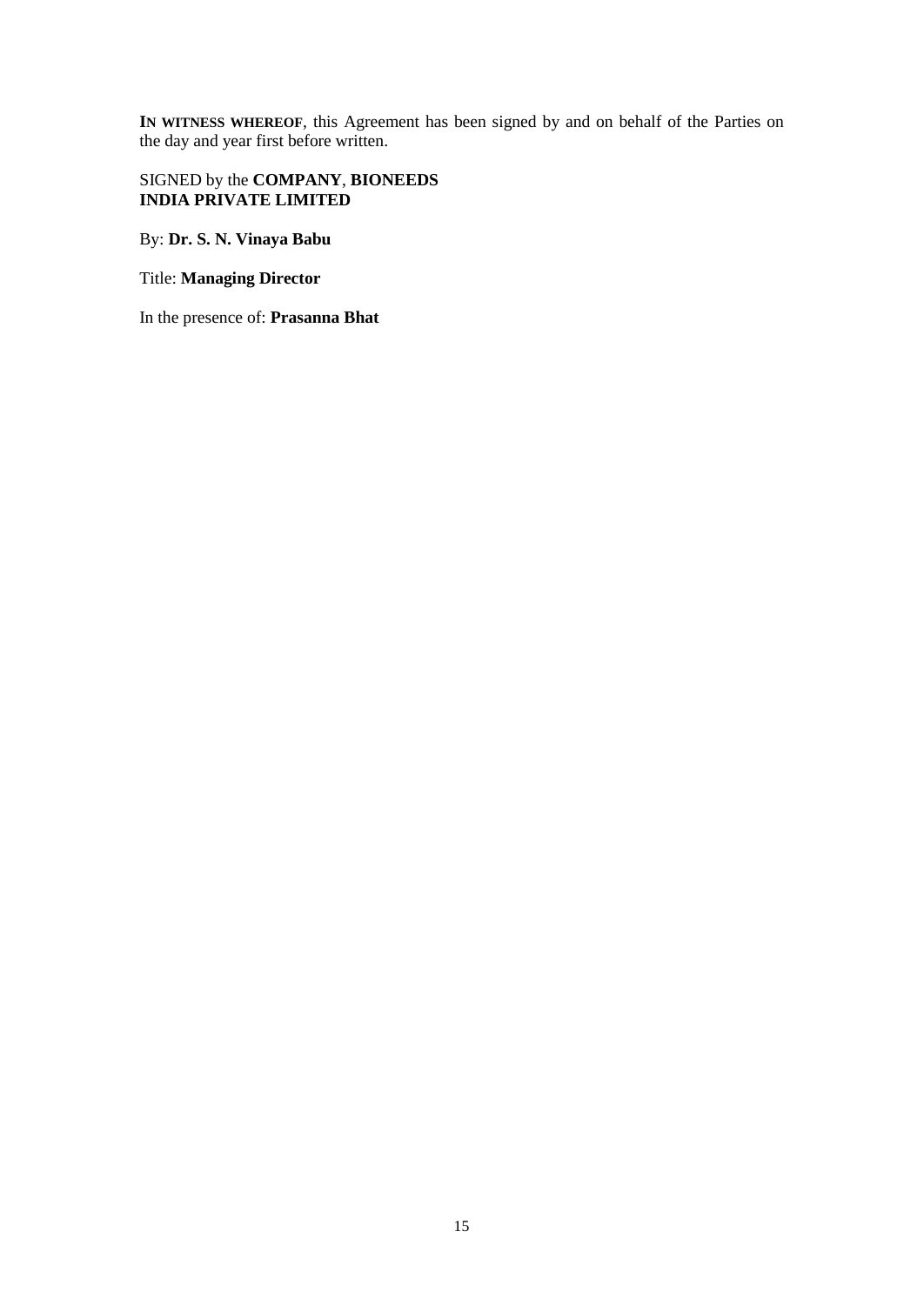**IN WITNESS WHEREOF**, this Agreement has been signed by and on behalf of the Parties on the day and year first before written.

SIGNED by the **PROMOTER**,

By: **Dr. S. N. Vinaya Babu** Title: **Managing Director** In the presence of: **Prasanna Bhat**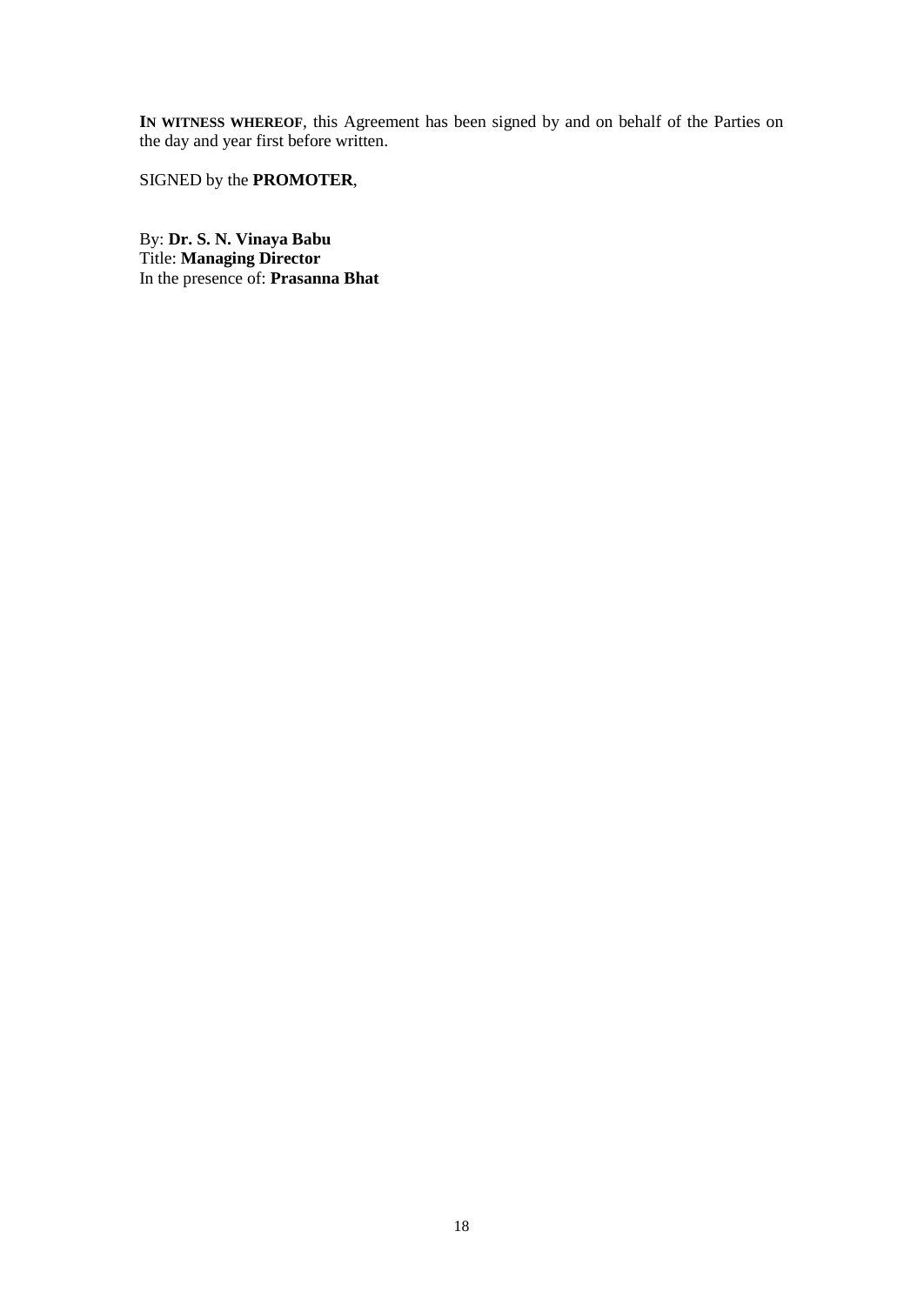**IN WITNESS WHEREOF**, this Agreement has been signed by and on behalf of the Parties on the day and year first before written.

SIGNED by the **PROMOTER**,

By: **Mr. Kiran Kumar** Title: **Whole Time Director** In the presence of: **Venu Madhava K, CFO**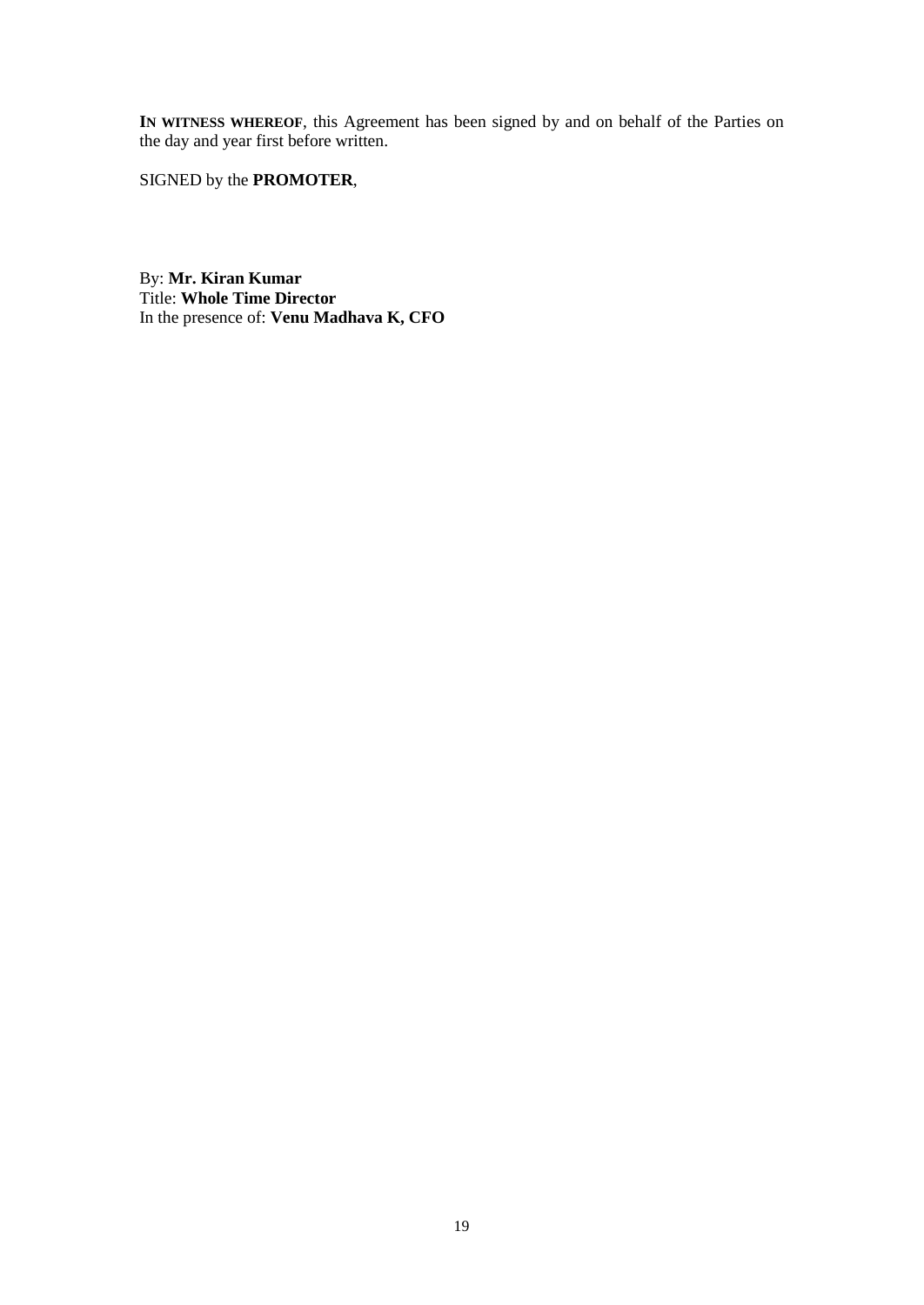IN WITNESS WHEREOF, this Agreement has been signed by and on behalf of the Parties on the day and year first before written.

SIGNED by the PURCHASER, VEEDA CLINICAL RESEARCH PRIVATE **LIMITED** 

By: Mr. Ajay Tandon  $\bigotimes_{i=1}^n C_i \bigotimes_{i=1}^n C_i$ <br>Title: Managing Director<br>In the presence of: Nitya Tandon  $\bigoplus_{i=1}^n C_i$